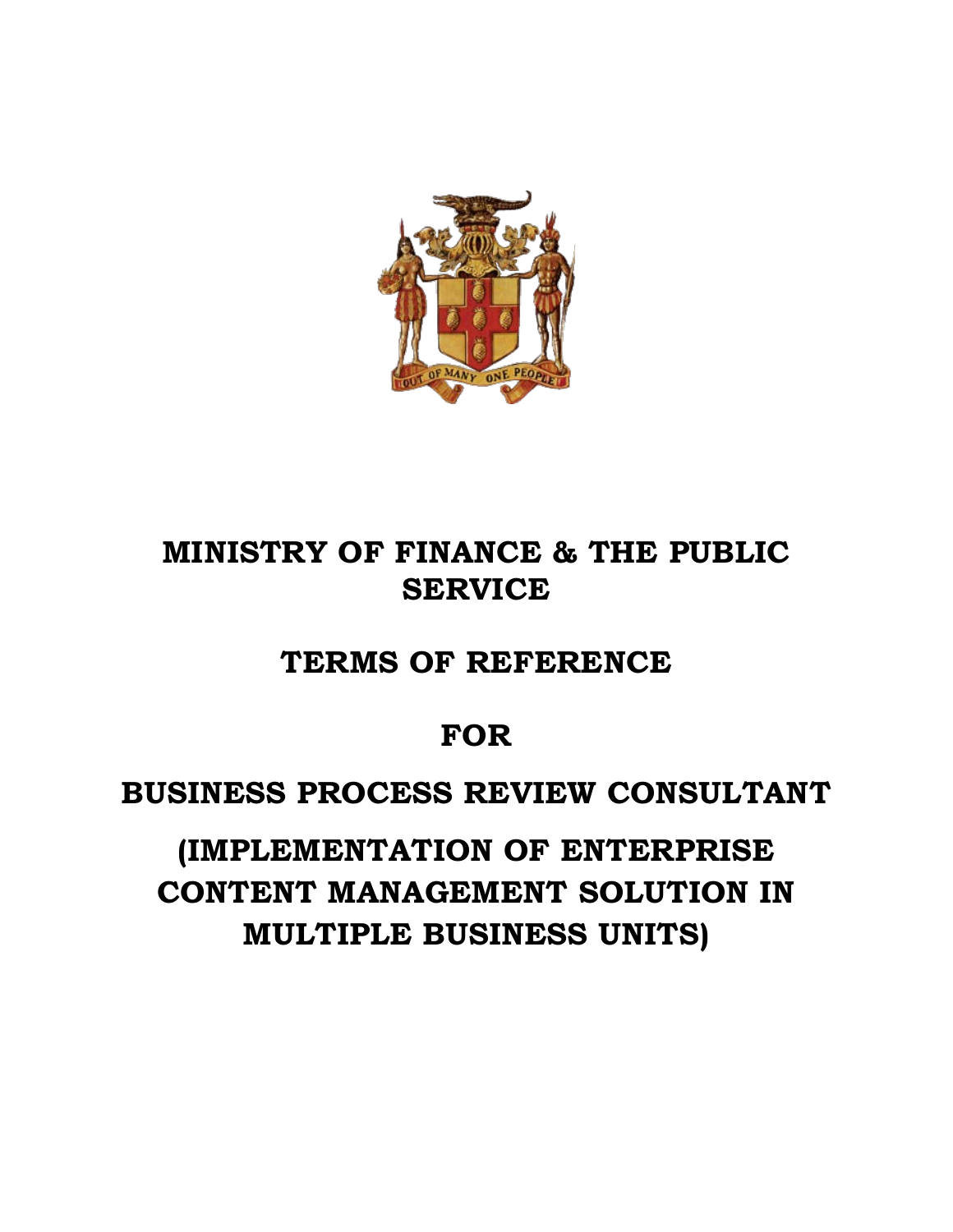#### **1.0 BACKGROUND**

The Enterprise Content Management (ECM) Project was conceptualized and developed with the goal of introducing and establishing a platform for the management of "content" within the entities of the Government of Jamaica (GOJ).

The GOJ procured the Newgen OmniSuite ECM system to automate selected workflows in four entities under the Ministry of Finance and the Public Service (MOFPS). The ECM solution enables collaboration, and drives efficiency and productivity across business processes. Through the automation of workflows and the management of tasks and activities, the solution facilitates improved customer service delivery and decision making.

Specifically, the purpose of the project was to:

- a) Transform critical workflows using ECM and other technologies; and
- b) Ensure that content for decision making/research is readily available and accessible via different media.

Under Phase I, thirty (30) business processes were automated within five (5) entities, vis a vis the Ministry of Finance and the Public Service (MOFPS), Tax Administration Jamaica (TAJ), Jamaica Customs Agency (JCA), Offices of the Services Commission (OSC) and the Accountant General Department (AGD).

Cabinet recently approved Phase II of the ECM Programme, which gets underway officially on November 12, 2018. The objectives for Phase II includes the automation of a further twenty (20) processes within the entities of the MOFPS and to realise benefits that included, but are not limited to enhanced efficiency and productivity, reduction in operating costs, reduction in risk, greater transparency and accountability, improved security and auditability, and a reduction in the demand for additional physical space and filing cabinets for the storage of documents.

#### **2.0 STATEGIC PUBLIC SECTOR TRANSFORMATION PROJECT (SPSTP)**

The Enterprise Content Management (ECM) Project is part of the larger Strategic Public Sector Transformation Project (SPSTP), which is funded through an investment loan from the World Bank and is intended to assist in strengthening of operating systems across the public sector.

The Project Development Objective (PDO) of the SPSTP is to strengthen public resource management and support selected public sector institutions in facilitating a more enabling environment for private sector growth.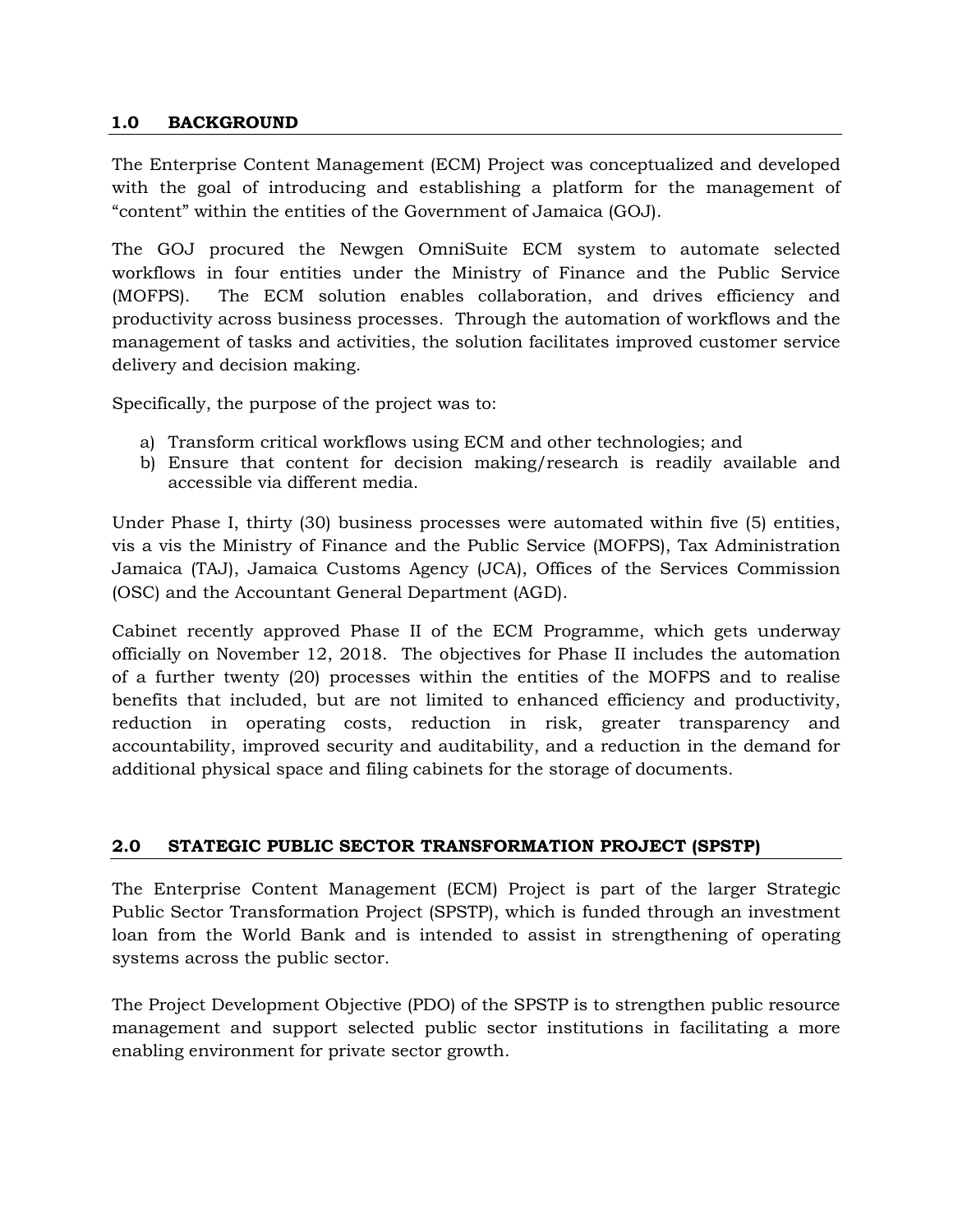The components of the SPSTP are:

- Component I: Strengthening the Public Investment Management System
- Component II: Strengthening the Budget Preparation Process & Results-Based Budgeting
- Component III: Adaptive Public Sector Approaches to Promote Fiscal Sustainability
- Component IV Modernizing of the Accountant General's Department
- Component V: Fostering Industrial Growth and Trade Facilitation
- Component VI: Project Management

This assignment falls under Component III: Adaptive Public Sector Approaches to promote Fiscal Sustainability.

## **3.0 NATURE AND DURATION OF THE ASSIGNMENT**

The Ministry has embarked on the automation of twenty (20) additional processes under Phase II of the ECM Project within the entities of the MOFPS.

Based on the pace and scope of the automation process, the consultant will be required to provide a requisite number of hours based on an agreed rate. The total number of hours per annum will be determined based on the nature of the assignment and will be the "CAP" of the total contract value.

The assignment will be based on the needs of the MOFPS and the consultant will be contacted from time to time during the year of the contract period to undertake work.

At the point of the engagement, the consultant and the Ministry will discuss and agree on the level of effort (time) that will be required to undertake and complete the specific assignment. Once agreed, the consultant will be provided with written details of the nature and scope of the work to be done and the agreed effort. These will be applied to the agreed contract rate at which point a cost will be finalised.

## **4.0 OBJECTIVES OF THE ASSIGNMENT**

The consultant will work closely with the ECM Project Team, the ECM Change Management Consultant and the relevant stakeholders in the automation of the processes.

#### **5.0 SCOPE OF WORK**

The Consultant will undertake business process reviews which includes an analysis and documentation of the existing workflows and processes within and between the Ministry of Finance and the Public Service, Tax Administration Jamaica, Jamaica Customs Agency the Auditor General's Department and the Accountant General's Department. The Consultant will also undertake the reengineering and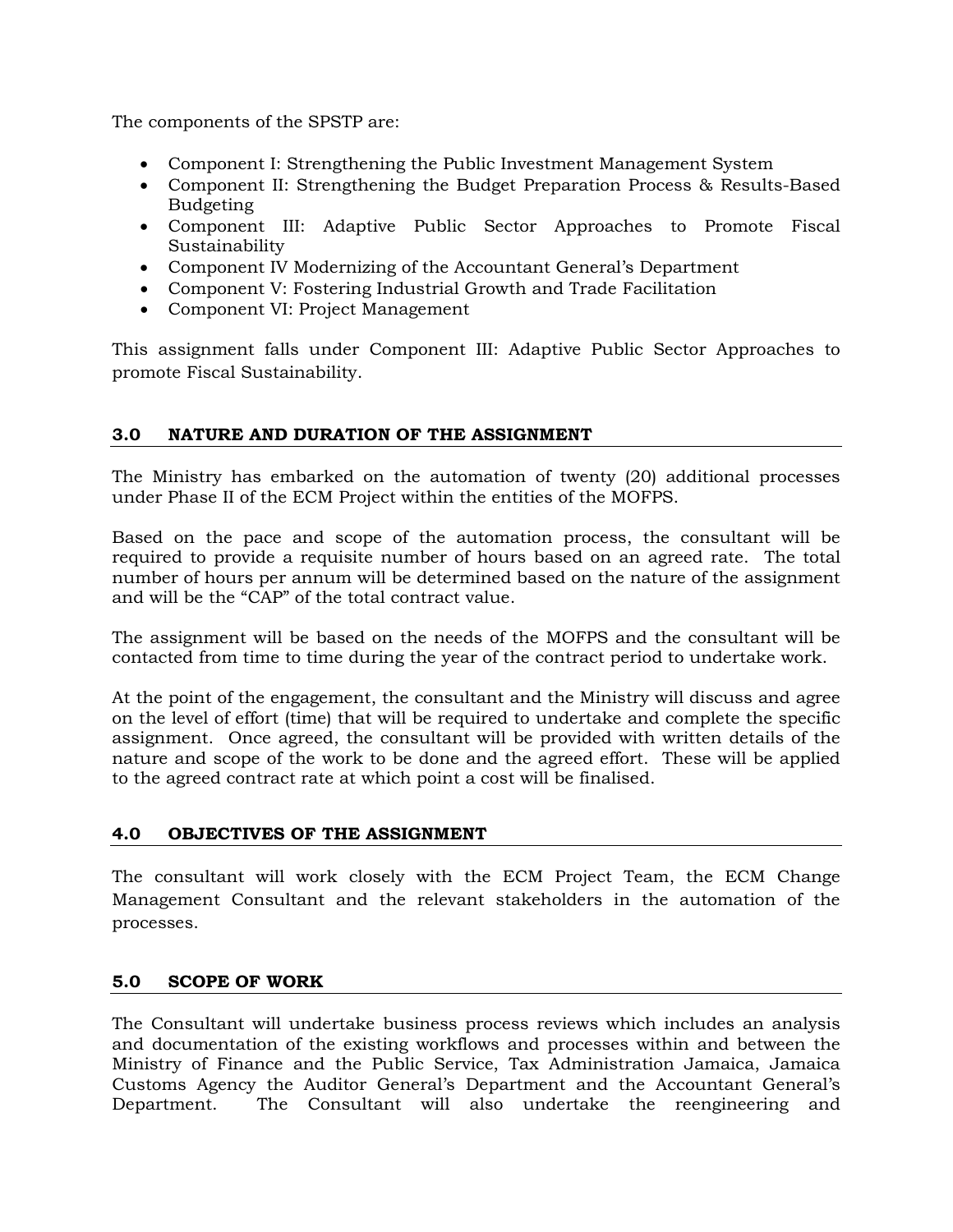documentation of the business processes to effect greater efficiency and effectiveness in the workflow and reporting function and in keeping with international standards and best practices.

The scope of work will include:

- developing project plans for the business processes to be reviewed and reengineered;
- documenting existing and proposed business processes;
- providing advice on the development and implementation of the new reengineered processes;
- developing and delivering training sessions related to Business Process Management, Risk Management, Change Management and related capacity building interventions for the ECM team, the Solution Architects and the project teams in the following entities
	- Ministry of Finance & the Public Service
	- Tax Administration Jamaica
	- Accountant General's Department
	- Jamaica Customs Agency
	- Auditor General's Department

| <b>Key Areas</b>                                                | <b>Scope</b>                                                                                                                                                                                                                                                                                                                                                                                                                                                                                                                                                                                                                                                                                                                                                                                                  |  |
|-----------------------------------------------------------------|---------------------------------------------------------------------------------------------------------------------------------------------------------------------------------------------------------------------------------------------------------------------------------------------------------------------------------------------------------------------------------------------------------------------------------------------------------------------------------------------------------------------------------------------------------------------------------------------------------------------------------------------------------------------------------------------------------------------------------------------------------------------------------------------------------------|--|
| Documentation of<br>existing and proposed<br>business processes | Develop Project Plan<br>Define key/critical business processes<br>$\bullet$<br>Conduct stakeholder analysis<br>Facilitate working group(s) meetings with stakeholders<br>$\bullet$<br>Map existing processes<br>$\bullet$<br>Conduct stakeholder consultations to determine proposed<br>$\bullet$<br>processes<br>Provide advice on the development and implementation of<br>$\bullet$<br>proposed processes<br>Develop Standard Operating Procedures, functional<br>$\bullet$<br>requirements, data field characteristics, and define reports<br>and dashboards, based on the redesigned processes<br>Map proposed processes and process metrics<br>٠<br>Conduct sensitisation sessions, business process reviews,<br>and structured walkthroughs<br>Develop functional and non-functional requirements<br>٠ |  |
| Development and<br>Delivery of training<br>sessions related to  | Develop training proposal<br>Conduct training session                                                                                                                                                                                                                                                                                                                                                                                                                                                                                                                                                                                                                                                                                                                                                         |  |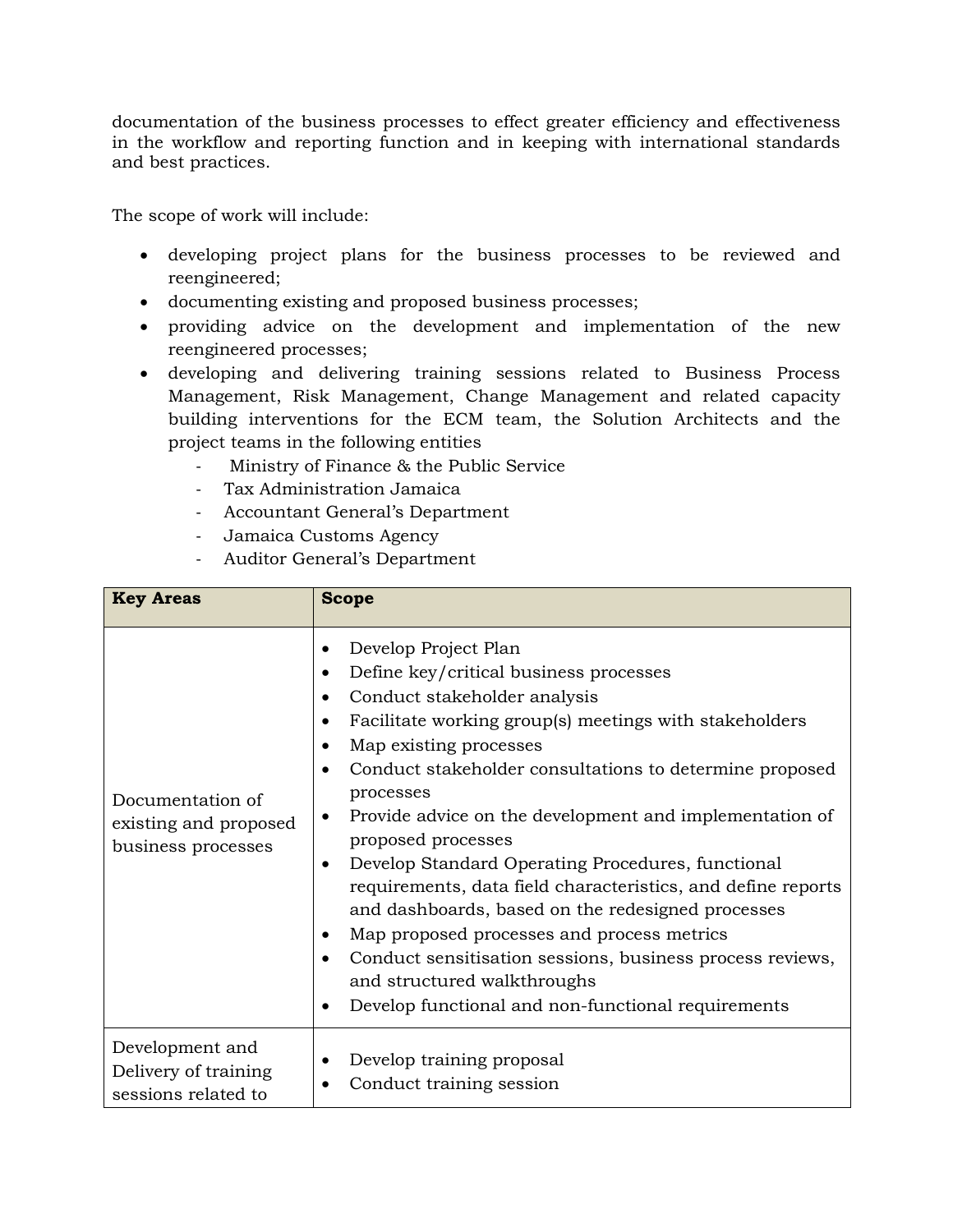| <b>Key Areas</b>                       | <b>Scope</b>            |
|----------------------------------------|-------------------------|
| business process                       | Prepare training report |
| management, risk<br>management, change |                         |
| management and                         |                         |
| related capacity                       |                         |
| building interventions                 |                         |

## **6.0 DELIVERABLES**

At the beginning of each assignment, the consultant will be required to have discussions with the ECM Project Team on the output. However, once the value of the assignment is determined, the consultant will be required to prepare the following documents as the key deliverables for payment.

| #  | <b>KEY DELIVERABLES</b> | <b>DESCRIPTION</b>                                   |
|----|-------------------------|------------------------------------------------------|
| 1. | Work plan               | Submitted one (1) week after commencement of         |
|    |                         | the assignment. The plan will outline the            |
|    |                         | sequence of activities that will be done by the      |
|    |                         | consultant in order to achieve the stated objective. |
|    |                         | The plan will also provide information on the        |
|    |                         | resources that are required and the timelines that   |
|    |                         | will be used to achieve the stated outcome           |
| 2. | Interim Report          | The report will detail the efforts that have been    |
|    |                         | made at the midpoint of the assignment and the       |
|    |                         | necessary steps that need to be taken to remove      |
|    |                         | any bottleneck to the implementation.                |
| 3. | <b>Final Report</b>     | The final report will contain the summation of all   |
|    |                         | efforts made by the consultant and will include      |
|    |                         | information on the lessons learnt and the            |
|    |                         | mitigation measures that should be included in the   |
|    |                         | preceding assignments.                               |

## **7.0 QUALIFICATIONS/ EXPERIENCE**

The Consultant will have technical competence in concepts of business process analysis, business process reengineering, and quality improvement. In addition, the following qualifications, at a minimum, will be required for carrying out the tasks: